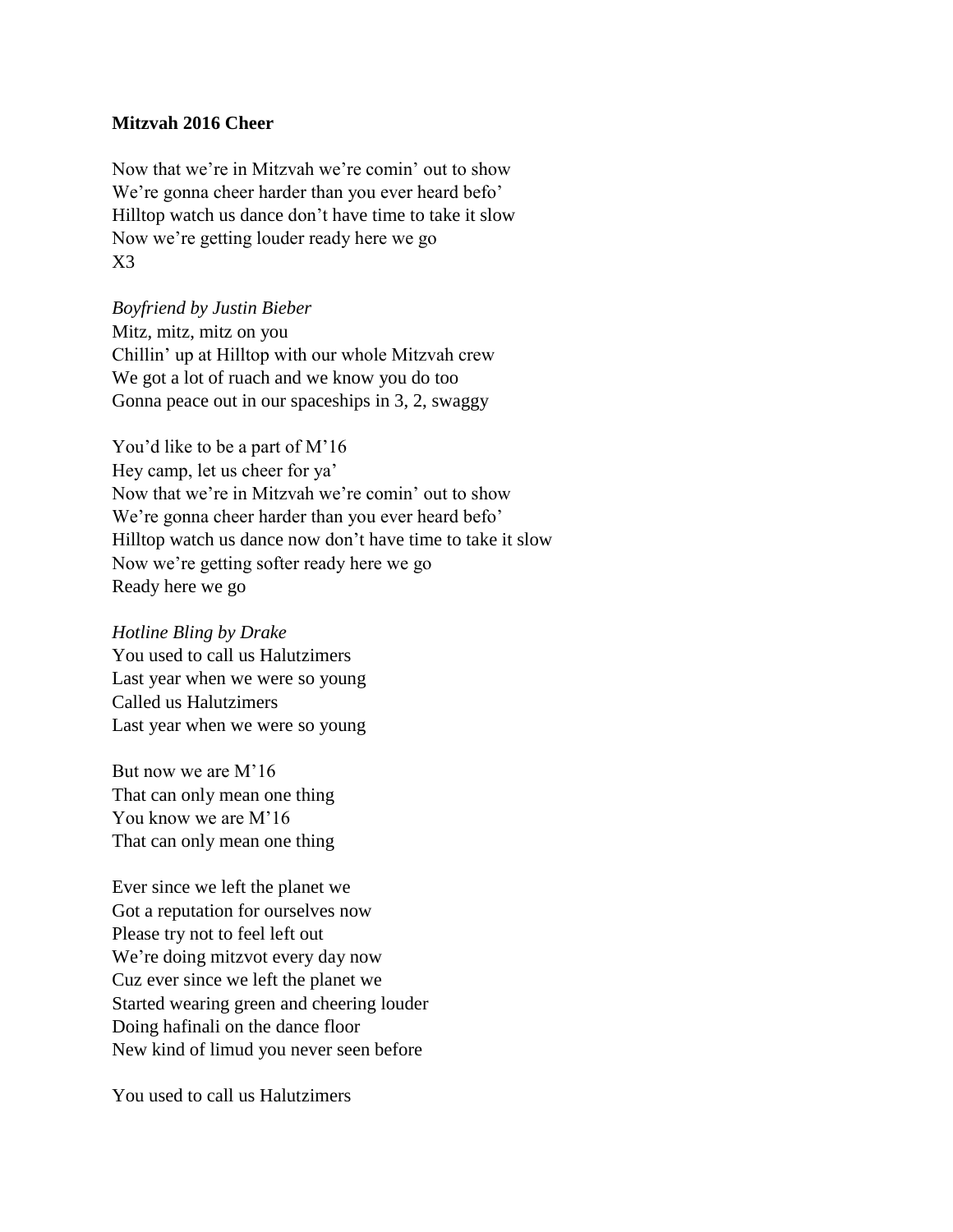Last year when we were so young Called us Halutzimers Last year when we were so young

## *Sexy Back by Justin Timberlake* We're bringing Mitzvah back Yeah Our life is sweeter that Cody and Zack

Yeah And don't you ever dare try to frack Yeah Annunciation is a thing we lack Yeah Take it to the vista

## *Partition by Beyoncé*

Mitzvah: Let me hear you say hey M'16 Rest of Camp: Hey M'16 Mitzvah: Let me hear you say haaaaaayyy M'16 Rest of Camp: haaaaaayyy M'16 Give us something (stomp cheer x3)

See us up at the flag 29 campers Singing modeh ani louder Bagels for breakfast sayin' pass me some more Cabin cleanup we gonna win fo' sho' At lemud the rest of camp is looking around Cuz we are nowhere to be found We're at Mitzvah hour doing our thing now M's up tell us how we're looking now

Josh this is all for you just smile our way Just tell us how we're lookin' Hoov, Just tell us how we're lookin' Hoov Andrea it's true we love you too Just tell us how we're lookin' Jo, Just tell us how we're lookin' Jo

Put your M's up now 1-6 lower Halutzim says speed it up we just go slower M's like this 1-6 like this Y'all ain't never seen a Mitzvah like this So why you think you keep our names rollin' off the tongue? Cuz when we want to cheer we just write another one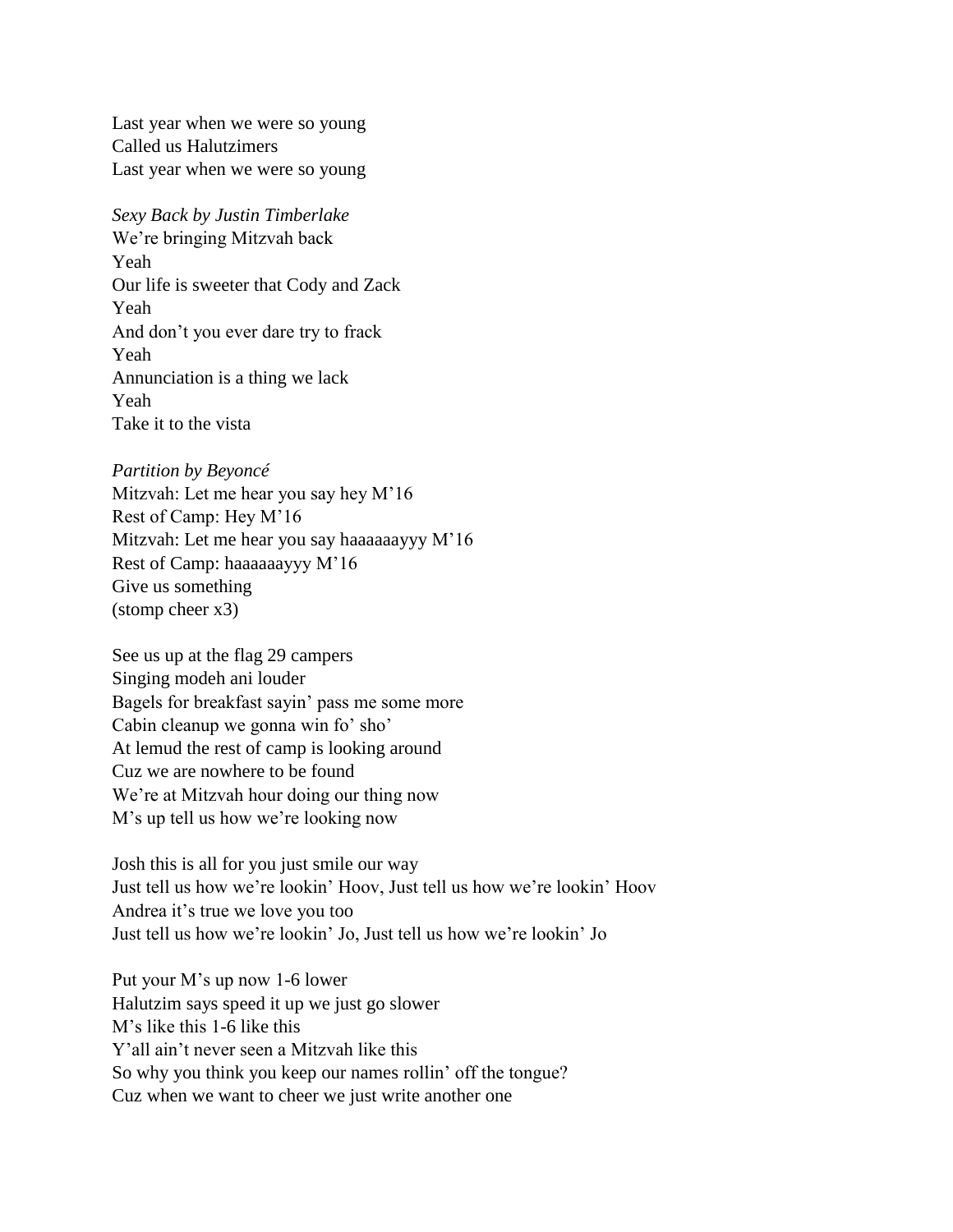Put green on the mitz and the mitz got sicker M-1-6 on your mouth at ticker M-1-6 on your mouth at ticker M-1-6 on your mouth at ticker At at ticker, at at at ticker

Drop (stop cheer x2)

Mitzvah turn up the ruach please (stomp cheer) Mitzvah turn up the ruach please Now watch while we jump and scream Took 45 minutes to get all in green And we're already cheering like you never seen We're M'16 we just wanna be that mitz you like (mitz you like) The kind of mitz you like (mitz you like) We're M'16 we just wanna be that mitz you like (mitz you like) The kind of mitz you like is right here with us, right here with us, right here with us, right here with us

*I Love Kanye by Kanye West* Don't miss that old Mitzvah Cuz now we are Mitzvah You love the new Mitzvah Straight from the 'bu Mitzvah That one bench Mitzvah Always profesh Mitzvah That forest green Mitzvah Like you never seen Mitzvah That bunny bunny Mitzvah T-t-t-togie Mitzvah We gotta say this time we know we the best Mitzvah See we inventing Mitzvah No other any Mitzvah And now we look and look around and there's 2-9 Mitzvahs

*I Took a Pill in Ibiza by Mike Posner* We took a pee in the nature Cuz there were no bathrooms And we got to South Dakota like we already told ya Cuz there was anti-fracking to do